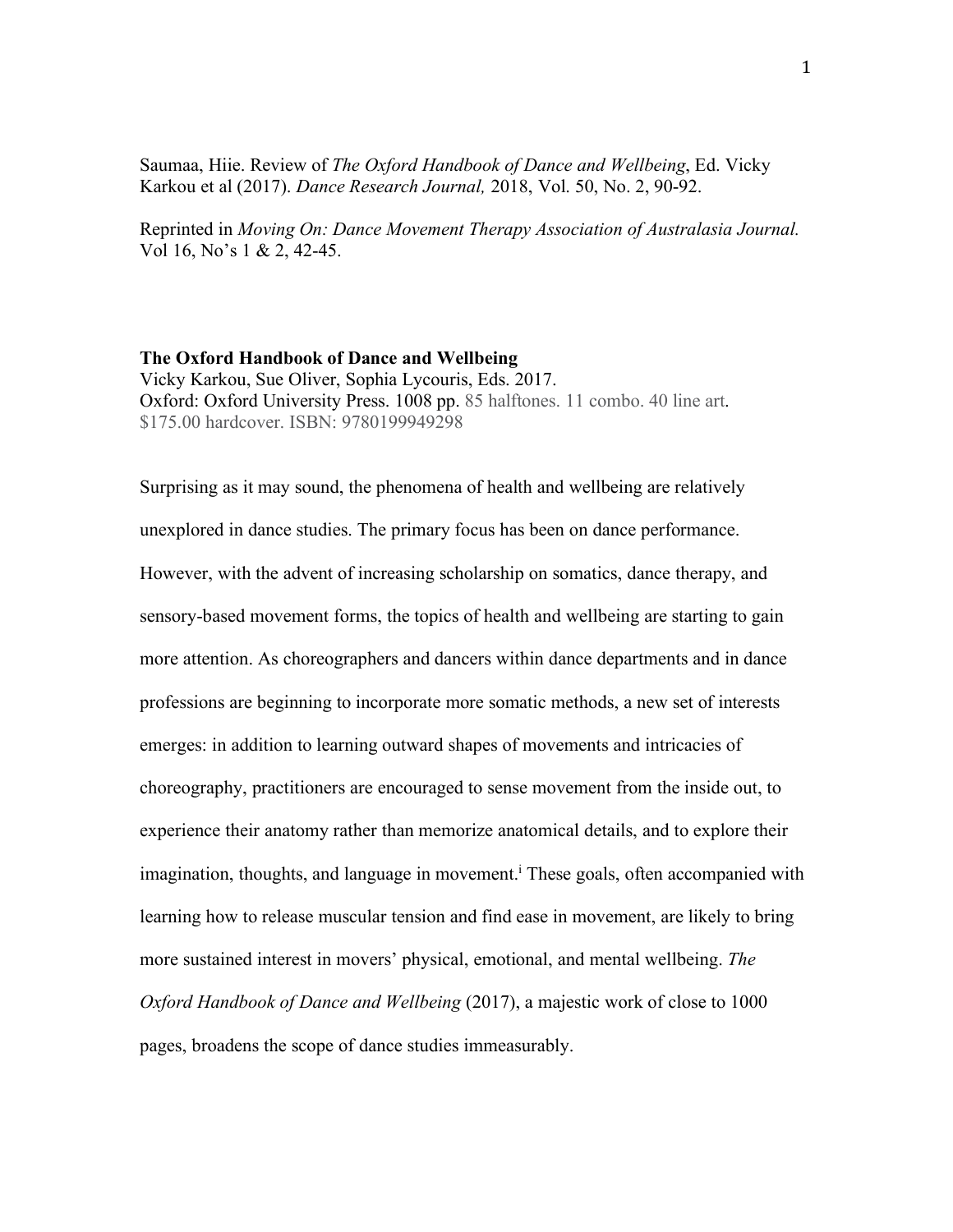In this stunningly comprehensive book, experts in dance therapy, somatics, expressive arts, psychotherapy, brain studies, and psychology from around the world explore the question of how dance contributes to wellbeing. They discuss modern and contemporary dance, as well as dance forms much more rarely discussed in dance writings, such Biodanza, 5Rhythms, Authentic Movement, Capoeira, and Primitive Expression, among others. Movement's impact on wellbeing is discussed in professional dance performance settings, educational environments, medical contexts, and in communities formed by age, ability, gender, race, and nationality. The methods vary: quantitative and qualitative, arts-based and practice-based research projects exist next to one another. In the words of the editors, "objective observations, felt experiences, and artistic explorations are all equally valued as being able to make an important contribution to wellbeing from different perspectives" (3). More than 90 authors have contributed to this exciting account, and the cultural contexts that are being studied range from Finland, Germany, Canada, and the United States to Saudi Arabia and Brazil. Dance movement is experienced not only verbally but visually: a number of the chapters are accompanied by video recordings, accessible on Oxford University Press's website. These videos, featuring solo dancers or groups moving in natural surroundings, community spaces, or performance stages, bring the embodied movement qualities described in the chapters alive.

Several intriguing questions guide this work. How do we know we are feeling well? How do we know that dance can help us manage stress? Why do we like watching dance? What happens in the brain of the dancer while dancing and of the spectator while watching? Why do we find certain movements more pleasurable to watch than others? Is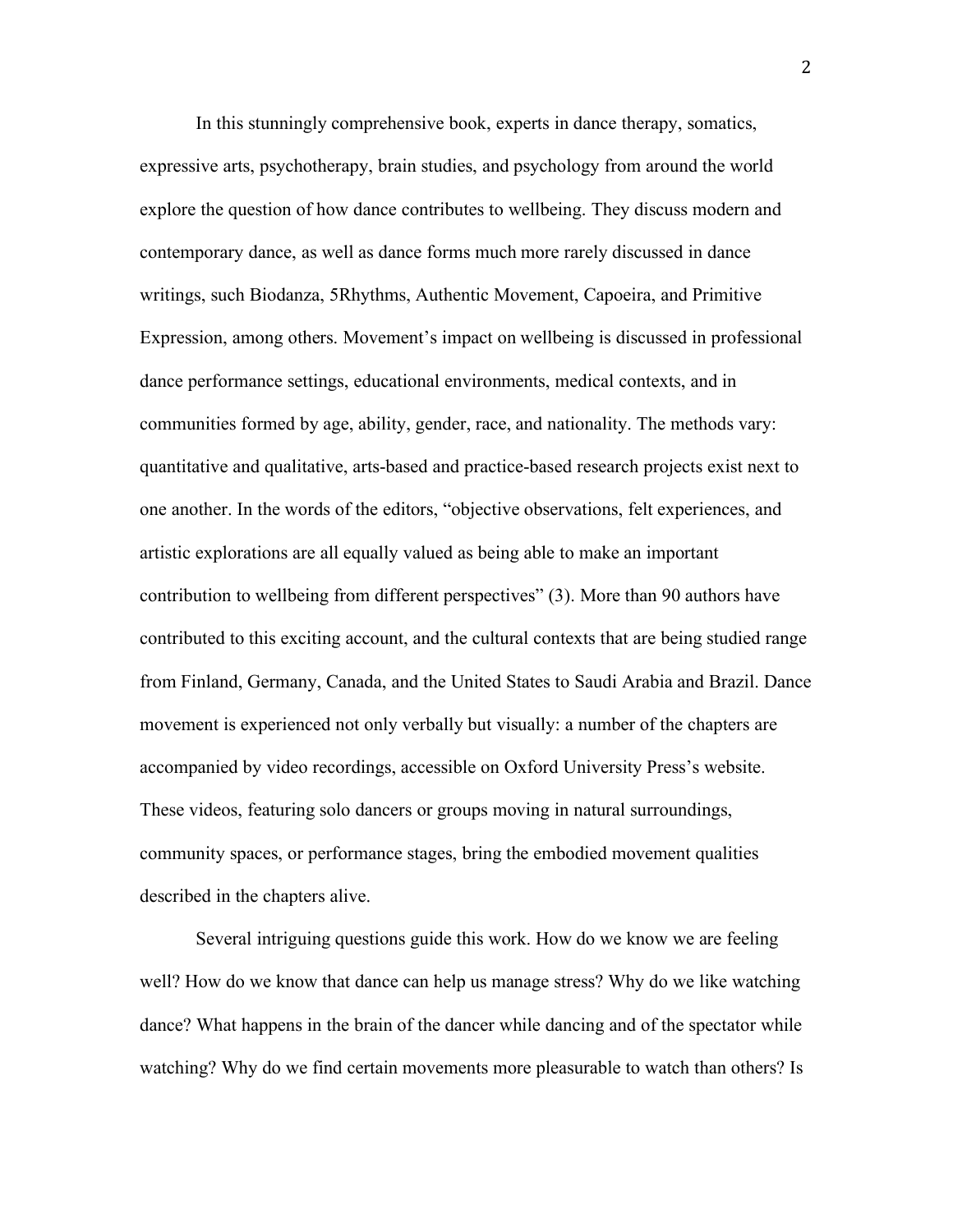wellbeing an essential consideration in educational settings? How do audiences, performers, choreographers, and educators experience and understand facets of wellbeing? What can they learn from one another? Indeed, what is wellbeing in the first place? June Gersten Roberts, for example, defines wellbeing as "internalized, but also vibrant in connectivity, perhaps in communion with other people, but not exclusively"; she finds wellbeing in "sensuous empathy with places, memories, and music, through diving into the experience of colour and dwelling within the visual nuances and auric presence of particular objects" (353). For Diane Amans, wellbeing refers to "a sense of vitality, as individuals are engaged in activities which are meaningful to them and help develop their resilience in challenging circumstances" (758).

*The Oxford Handbook of Dance and Wellbeing* is organized into five sections, each of which is preceded by the editors' introductory chapter. Part I, titled "Dance and the Body," bridges neuroscientific, physiological, anatomical, somatic, philosophical, and spiritual perspectives. The writings attend to the body as "the primary 'location' of dance where wellbeing, measured or felt, can be found" (9). The authors shed light on the "feelgood effect" of dancing, the impact of different dance forms on stress, and the influence of watching dance upon the brain. Marcus Stueck and Allejandra Villegas investigate how Biodanza can benefit children by potentially reducing chronic stress, enhancing empathy, and supporting the development of nonviolent behavior in schools and kindergartens. Jane Bacon discusses Authentic Movement as a wellbeing practice that develops the ability to notice "who we are, where we are, and with whom we are" and to "be present to our own suffering," which can help with healing (161). Bettina Bläsing notes that to make the most out of dance, "we should first engage in some dancing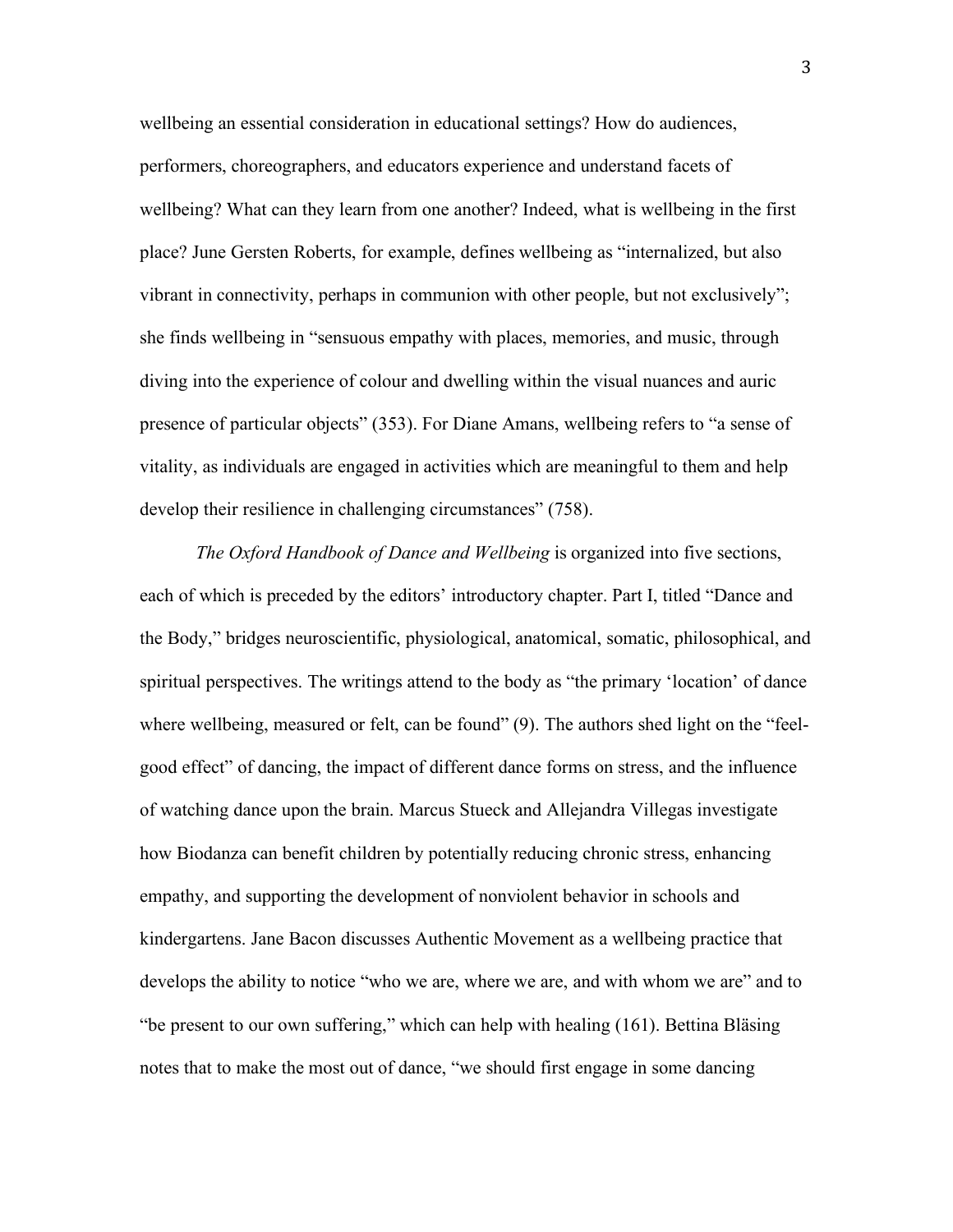activity that we personally enjoy, that involves creativity and social interaction, and that offers a way to reach a higher level of movement skill. Secondly, we should also at times engage in watching dance in an active way, simulating the dancers' movements and letting our mind dance while our body rests" (54).

"Dance Within Performative Contexts," Part II, focuses on therapeutic performances that grow out of the work between a therapist and a client or a group of participants who choose to bring their experiences with dance and healing to the stage. The chapters challenge stigmas around mental health, physical health, and aging. Thania Acarón observes that therapeutic performances mark an "important point of growth, break, or transition" in participants' therapeutic development and life (230). "To create something that links to a patient/client's life, to witness a client being seen by others, and to have a patient/client witness themselves being seen by an outside community, can have a powerful effect, which can be incredibly constructive and/or possibly destructive to their process," she writes (235). Paola Esposito and Toshiharu Kasai memorably illuminate the healing dimensions of butoh dance and another Japanese training method, Noguchi taiso: these methods alert dancers to the "experiential and sensuous dimension within a movement or gesture, rather than its form" (268). Beatrice Allegranti discusses dance movement in response to death and grieving and describes a project that allowed movers to develop an "embodied story" of their "ongoing and changing relationship with the person who has died" (370).

"Dance in Education," Part III, examines how dance impacts wellbeing and learning in primary schools (both mainstream and special schools), high schools, and higher education. The contributors point out challenges in dance education, such as the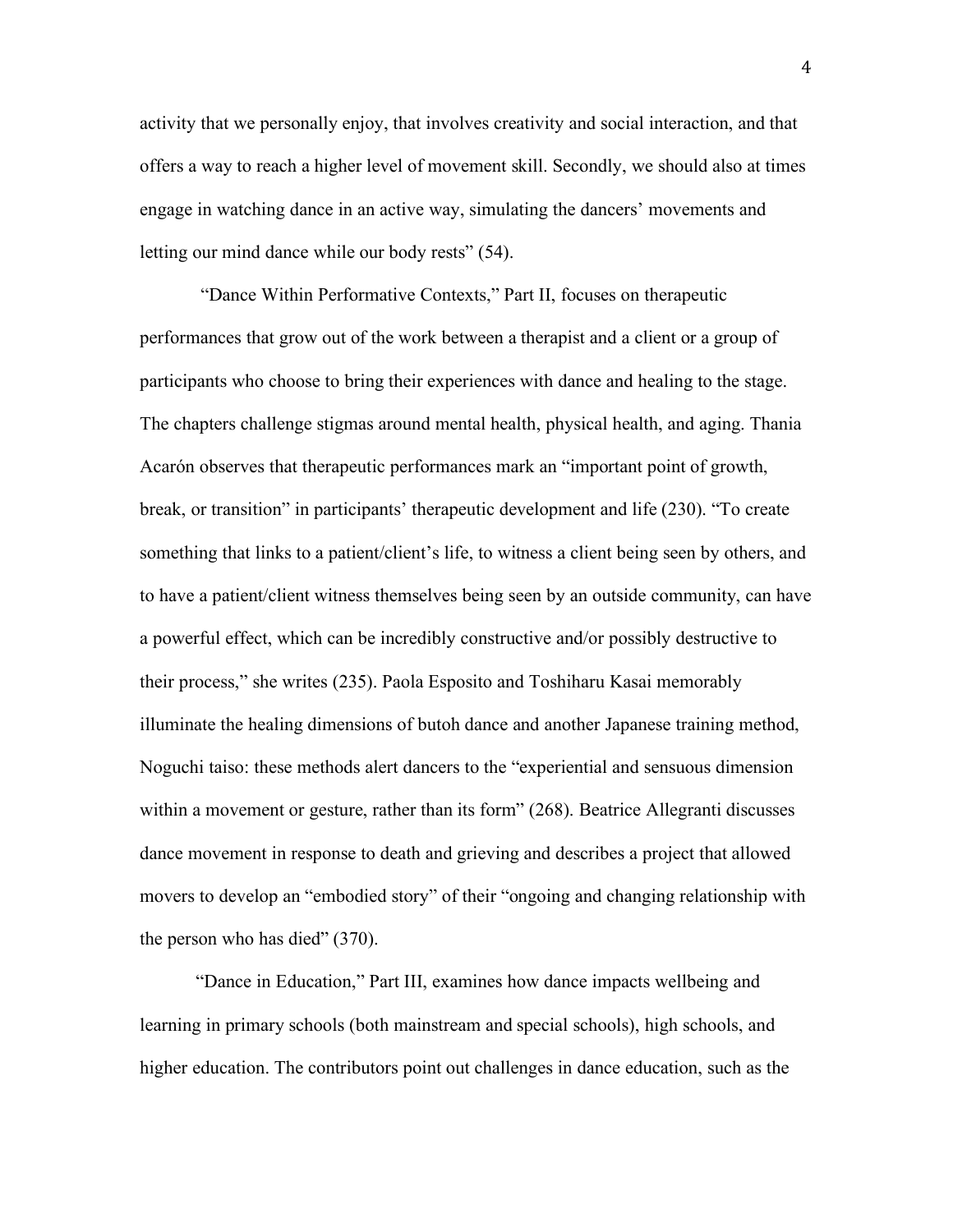employment of dance practitioners who are not necessarily trained teachers, the marginal status of dance in schools, or the emotional challenges that college students may face in academic settings where scholastic demands do not always align easefully with experiential and embodied learning. Jayne Stevens emphasizes that at the core of learning environments are the relationships between teachers and students and between students themselves: "it is the quality of these relationships that is especially significant for wellbeing and is that which dance pedagogy should seek to optimize" (422). Anna Fiona Keogh and Joan Davis advocate for the importance of the "felt sense" which helps us "notice and attend to the happenings of the body" (536). "Felt sense," they argue, can be used by dance and movement students to recognize when they are feeling well and when they do not.

Part IV, "Dance in the Community," explores sociological, anthropological, and political aspects of dance. The authors study moving in groups, such as in movement choirs, which enable the participants to experience "the unnameable bond that happens among people who intentionally move together" (Pratt, 598). Sherry Shapiro connects wellbeing to the context of political and social efficacy, to show how "human beings are able to represent and express their resistance to, and transformation of, oppressive and unjust social conditions" (661). In an evocative piece, Petra Kuppers discusses the Tiresias Project by the Olimpias Disability Culture Collective, which allowed "disabled artists and their allies to play with the portrait camera, to expose themselves and explore erotic spaces," in outdoor spaces or dance studios (607). Kuppers writes, "I continue to learn new ways of finding experimental intimacy. I shiver as people merge skins, as their bare skin glides over the fine hairs of my arms, and my nerve endings tingle. I learn how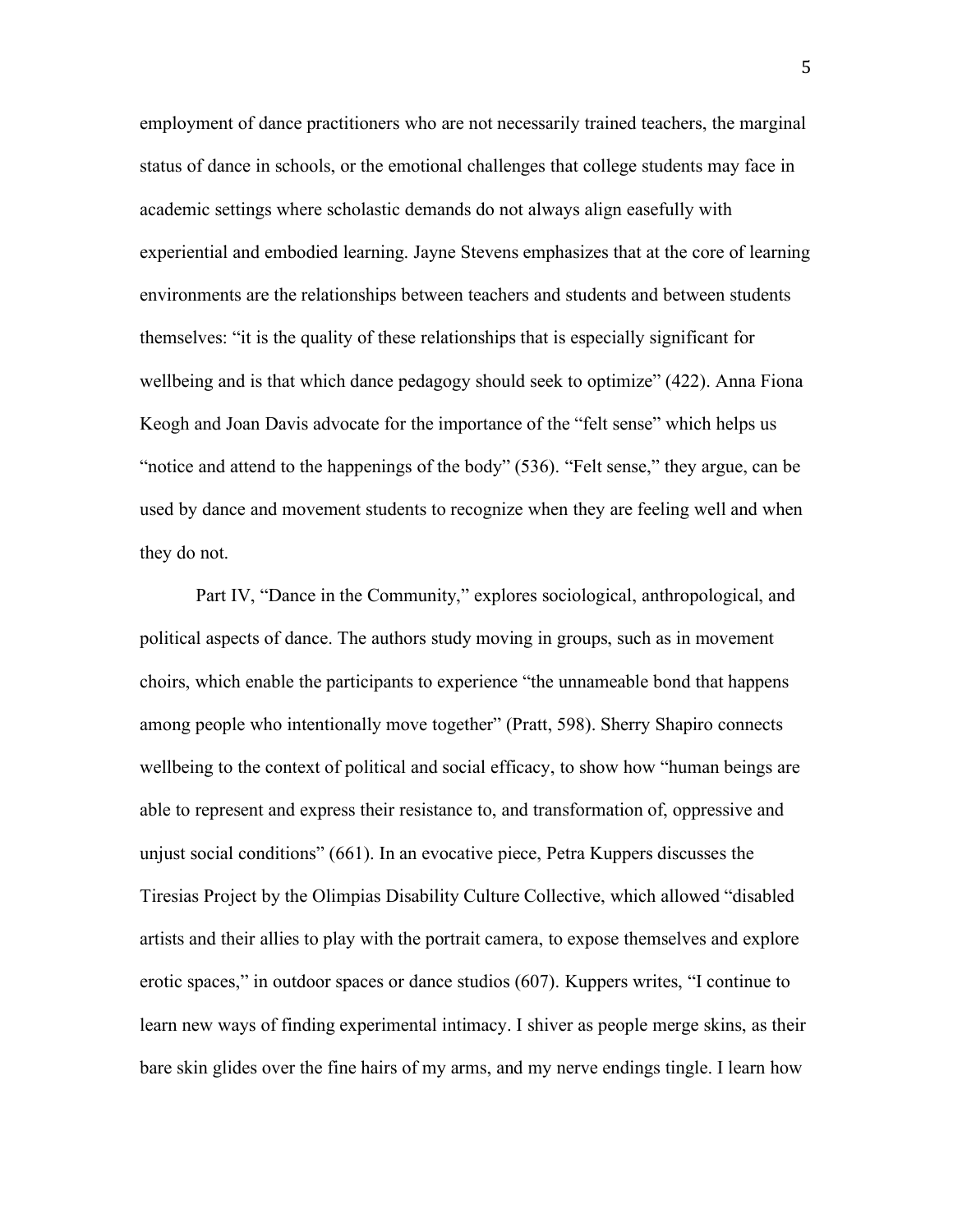to move respectfully with autistic self-advocates, begin to understand how I can rethink the erotic beyond eye contact and touching skins" (627). In their piece on 5Rhythms, Mati Vargas-Gibson et al illuminate dynamics between dance and creativity: the task of the dancer, they suggest, is to find in dancing "the discipline to become a free spirit: that is, to keep showing up past fixed notions of ourselves and let movement inform us as a vehicle to turn our life into a work of art" (727).

"Dance in Healthcare Contexts," Part V, features chapters on the healing potential of dance movement therapy in the lives of patients who suffer from depression, dementia, schizophrenia, breast cancer, and cardiovascular diseases, or experience difficulties in mother-infant bonding. Several chapters suggest that dance movement therapy might help regulate aggressive behavior and prevent violence in the playground, school, and neighborhood communities. Several articles draw attention to the role of emotions in dance and healing. Alexia Margariti et al show how Primitive Expression, a form of dance therapy that uses psychoanalytic and anthropological principles, enables participants to play out different archetypal figures such as a warrior, hunter, or a tribal leader. They suggest, "This provides opportunities, and justifications, for satisfying the most varied desires, for exploring new behaviors, for trying out unfamiliar stances, and for expressing a wide range of feelings such as power, anger, pride, fear, and tenderness, leading to a therapeutic experience" (793). Marko Punkanen et al emphasize that forms of therapy that combine body movement and emotional expression can "help alleviate symptoms of depression and reduce levels of depression as shown in psychometric measures" (857).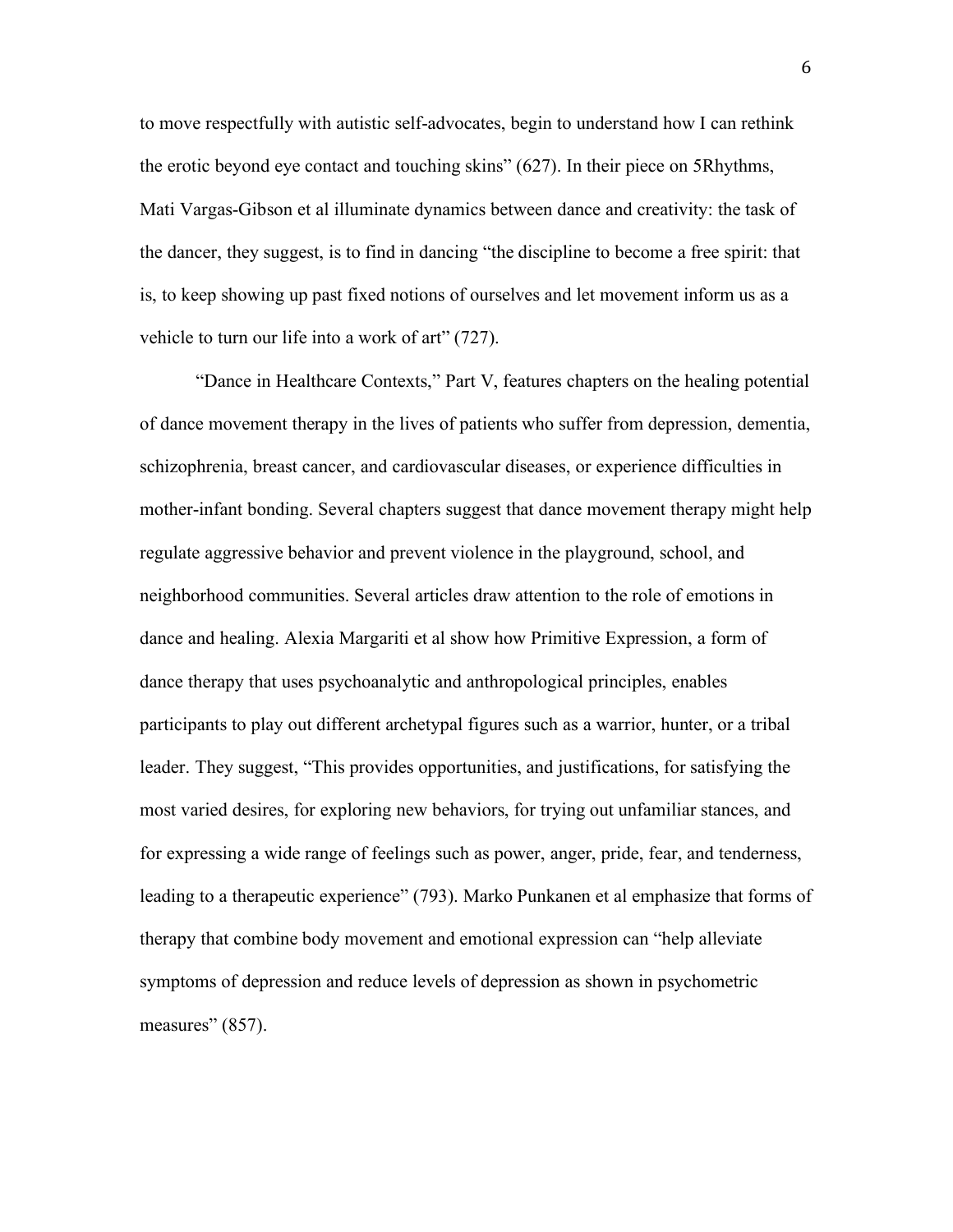An interdisciplinary discussion that emerges from this book is one of its strongest aspects. For scholars and thinkers on the humanities spectrum, being confronted with scientific studies can offer a refreshing leap into a different set of methods. Poetical and lyrical accounts stemming from personal experiences with embodied movement can open up new questions to neuroscientists and health care professionals. The handbook has the capacity to make readers more curious about methods of inquiry and scholarship with which they are less familiar. The account is a testament to dance movement as one distinct area of human experience that necessitates cross-disciplinary knowledge and conversations.

The abundance of writing styles contributes to the remarkable reading experience. The editors employ an approach unique in academic texts: "Since we argue for the value of an embodied cognition and an embodied emotion, we ask you to play with the idea of engaging with this text as embodied beings, and to respond to the text through your emotive selves" (4). Keogh and Davis evoke a similar intent: "We invite you, as you read, to not only track your mental processes as you follow the discussion, but also to try to track your inner processes – bodily sensations and emotions" (536). Their epigraph manifests this impulse: "As you are reading this, how do you feel? How do you know that you are feeling well at this moment? What is your 'felt sense' of wellbeing?" (355). Andrea Olsen's writing includes "somatic excursions" throughout the piece in which she asks readers to attune to their bodies. For example, she says, "It could be useful to pause now, close your eyes, and let your body respond to what you are reading and viewing" (189). These chapters thus ask us not only to think, understand, and probe but attempt to